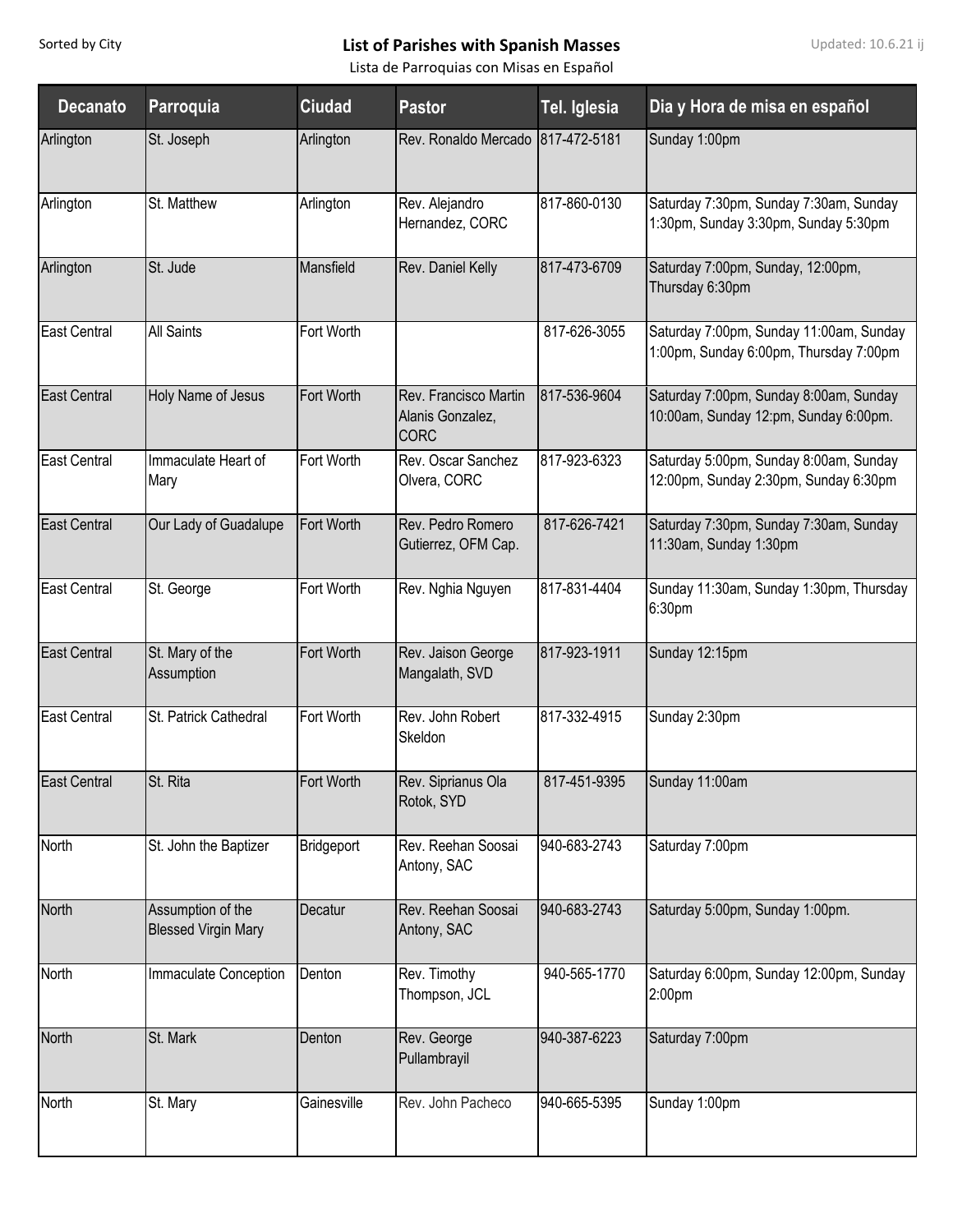## Sorted by City **List of Parishes with Spanish Masses**

Updated: 10.6.21 ij

Lista de Parroquias con Misas en Español

| <b>Decanato</b> | Parroquia                    | <b>Ciudad</b>           | <b>Pastor</b>                              | Tel. Iglesia | Dia y Hora de misa en español                      |
|-----------------|------------------------------|-------------------------|--------------------------------------------|--------------|----------------------------------------------------|
| North           | St. Mary                     | Jacksboro               | Rev. Reehan Soosai<br>Antony, SAC          | 940-683-2743 | Sunday 5:00pm, Bilingual                           |
| North           | St. Thomas Aquinas           | <b>Pilot Point</b>      | Rev. John Martin                           | 940-686-2088 | Sunday 12:45pm                                     |
| Northeast       | St. Michael                  | <b>Bedford</b>          | Rev. Balaji Boyalla,<br><b>SAC</b>         | 817-283-8746 | Sunday 1:00pm                                      |
| Northeast       | St. John the Apostle         | North Richland<br>Hills | Rev. Jack McKone                           | 817-284-4811 | Sunday 1:00pm, Sunday 3:00pm                       |
| Northeast       | St. Francis of Assisi        | Grapevine               | Rev. Sojan George<br>Puthiyaparampil       | 817-481-2685 | Sunday 1:00pm                                      |
| Northeast       | St. Elizabeth Ann Seton      | Keller                  | Rev. James Flynn                           | 817-431-3857 | Sunday 1:00pm                                      |
| Northeast       | <b>Holy Cross</b>            | The Colony              | Rev. Joy Joseph, TOR                       | 972-625-5252 | Sunday 1:00pm                                      |
| Northwest       | St. Mary                     | Windthorst              | Rev. Michael<br>Moloney, OFS               | 940-423-6687 | Saturday 7:00pm                                    |
| Northwest       | St. William                  | Montague                | Rev. Albert Francis<br>Kanjirathumkal, HGN | 940-538-4214 | Sunday 1:00pm                                      |
| Northwest       | Our Lady of Guadalupe        | <b>Wichita Falls</b>    | Rev. Raul Martinez<br>Lopez                | 940-766-2735 | Sunday 8:00am, Sunday 12:00pm,<br>Thursdays 7:15pm |
| South           | Our Lady of Guadalupe Morgan |                         | Rev. Xavier<br>Silvadasan, HGN             | 254-730-4942 | Sunday 12:45pm                                     |
| South           | <b>Holy Angels</b>           | Clifton                 | Rev. Xavier<br>Silvadasan, HGN             | 254-675-8877 | Sunday 11:00am                                     |
| South           | St. Mary                     | <b>Dublin</b>           | Rev. Matthew Sanka,<br><b>SAC</b>          | 254-965-5693 | Saturday 7:30pm                                    |
| South           | Sacred Heart                 | Comanche                | Rev. Matthew Sanka,<br><b>SAC</b>          | 325-330-1629 | Sunday 11:30am, Bilingual                          |
| South           | Our Lady of Mercy            | Hillsboro               | Rev. Ouseph<br>Thekkumthala                | 254-582-5640 | Sunday 11:00am                                     |
| South           | Our Lady of Guadalupe        | DeLeon                  | Rev. Matthew Sanka,<br><b>SAC</b>          | 254-979-3426 | Sunday 10:30am, Bilingual                          |